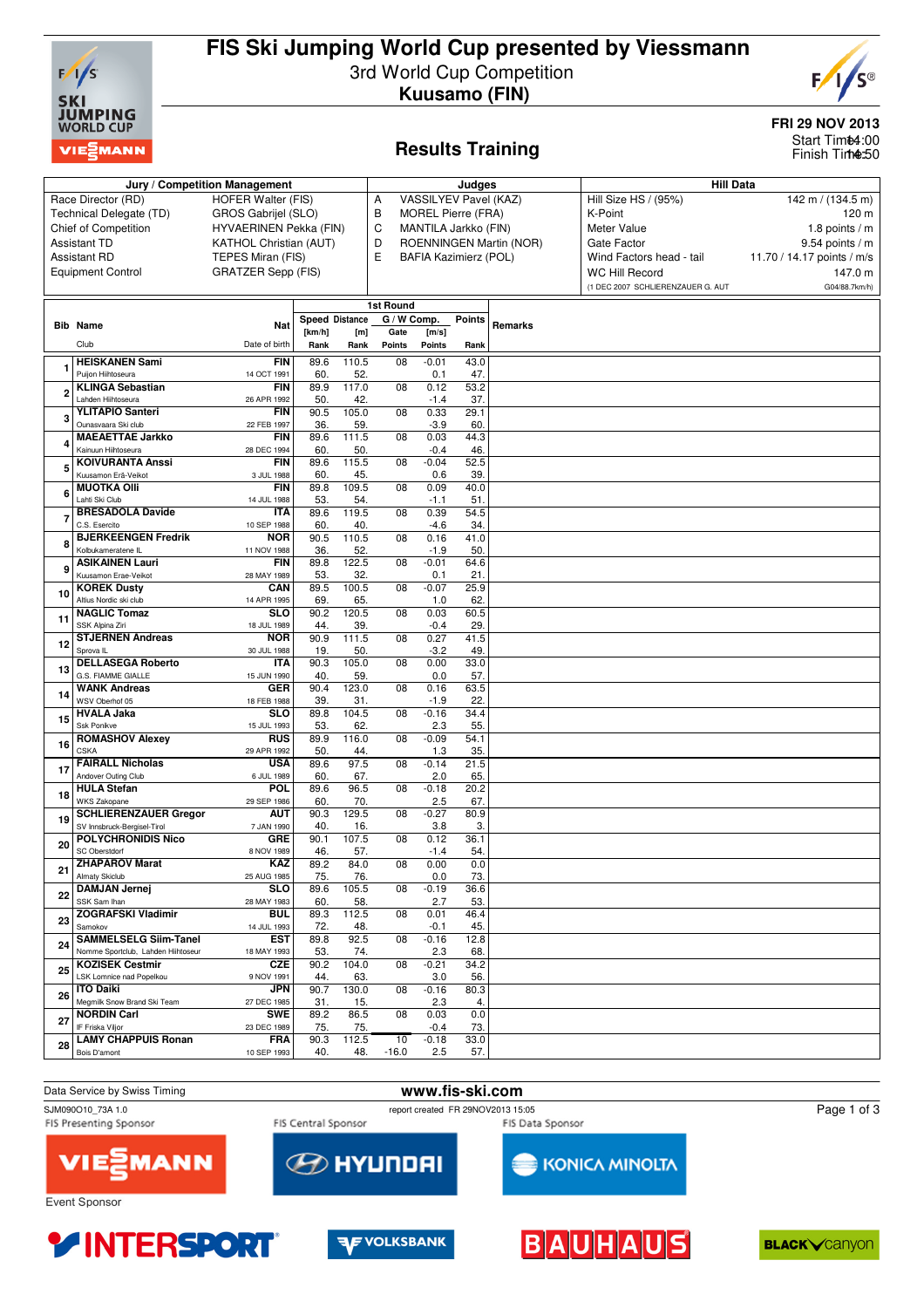

## **FIS Ski Jumping World Cup presented by Viessmann** 3rd World Cup Competition **Kuusamo (FIN)**



#### **Results Training**

**FRI 29 NOV 2013** Start Tim**t4**:00 Finish Time:50

|    |                                                    |                           |              |                       | <b>1st Round</b> |                |               |         |
|----|----------------------------------------------------|---------------------------|--------------|-----------------------|------------------|----------------|---------------|---------|
|    |                                                    |                           |              | <b>Speed Distance</b> | G / W Comp.      |                | <b>Points</b> |         |
|    | <b>Bib Name</b>                                    | Nat                       | [km/h]       | [m]                   | Gate             | [m/s]          |               | Remarks |
|    | Club                                               | Date of birth             | Rank         | Rank                  | Points           | <b>Points</b>  | Rank          |         |
|    | <b>PCHELINTSEV Alexey</b>                          | <b>KAZ</b>                | 91.4         | 99.5                  | 10               | $-0.11$        | 8.7           |         |
| 29 | Almaty                                             | 18 APR 1991               | 3.           | 66.                   | $-16.0$          | 1.6            | 70.           |         |
| 30 | <b>KANG Chil-Ku</b>                                | <b>KOR</b>                | 91.4         | 95.0                  | 10               | 0.01           | 0.0           |         |
|    | High1 Resort                                       | 8 AUG 1984                | 3.           | 73.                   | $-16.0$          | $-0.1$         | 73.           |         |
| 31 | <b>CIKL Martin</b><br>Dukla Liberec                | <b>CZE</b><br>17 AUG 1987 | 90.8         | 96.5<br>70.           | 10               | $-0.22$        | 4.8           |         |
|    | <b>PUNGERTAR Matjaz</b>                            | <b>SLO</b>                | 25.<br>91.3  | 97.5                  | $-16.0$<br>10    | 3.1<br>$-0.55$ | 71.<br>11.3   |         |
| 32 | <b>SSK Menges</b>                                  | 14 AUG 1990               | 8.           | 67.                   | $-16.0$          | 7.8            | 69.           |         |
| 33 | <b>DESCOMBES SEVOIE Vincent</b>                    | <b>FRA</b>                | 90.9         | 122.5                 | 10               | $-0.24$        | 51.9          |         |
|    | Club des sports Chamonix                           | 9 JAN 1984                | 19.          | 32.                   | $-16.0$          | 3.4            | 41.           |         |
| 34 | <b>CHOI Heung-Chul</b>                             | <b>KOR</b>                | 90.5         | 105.0                 | 10               | $-0.24$        | 20.4          |         |
|    | High1 Resort<br><b>JOHANSSON Robert</b>            | 3 DEC 1981<br><b>NOR</b>  | 36.<br>91.4  | 59.<br>130.5          | $-16.0$<br>10    | 3.4<br>0.33    | 66.<br>59.0   |         |
| 35 | Soere Aal IL                                       | 23 MAR 1990               | 3.           | 12.                   | $-16.0$          | $-3.9$         | 32.           |         |
|    | <b>KAELIN Pascal</b>                               | SUI                       | 90.6         | 108.0                 | 10               | $-0.06$        | 23.2          |         |
| 36 | Einsiedeln                                         | 11 JAN 1993               | 34.          | 55.                   | $-16.0$          | 0.8            | 64.           |         |
| 37 | <b>BOYD-CLOWES Mackenzie</b>                       | CAN                       | 91.0         | 124.5                 | 10               | $-0.07$        | 53.1          |         |
|    | Altius Nordic Ski Club<br><b>KOFLER Andreas</b>    | 13 JUL 1991<br><b>AUT</b> | 16.<br>90.9  | 26.<br>108.0          | $-16.0$<br>10    | 1.0            | 38.<br>27.1   |         |
| 38 | SV Innsbruck-Bergisel-Tirol                        | 17 MAY 1984               | 19.          | 55.                   | $-16.0$          | $-0.33$<br>4.7 | 61.           |         |
|    | <b>ALEXANDER Nicholas</b>                          | <b>USA</b>                | 91.3         | 97.0                  | 10               | 0.16           | 0.7           |         |
| 39 | Lebanon Outing Club                                | 24 AUG 1988               | 8.           | 69.                   | $-16.0$          | $-1.9$         | 72.           |         |
| 40 | <b>VELTA Rune</b>                                  | <b>NOR</b>                | 90.8         | 138.5                 | 10               | 0.16           | 75.4          |         |
|    | Lommedalen II                                      | 19 JUL 1989               | 25.          | 2.                    | $-16.0$          | $-1.9$         | 6.            |         |
| 41 | <b>HLAVA Lukas</b><br>Dukla Liberec                | <b>CZE</b><br>10 SEP 1984 | 90.6<br>34.  | 122.5<br>32.          | 10<br>$-16.0$    | 0.47<br>$-5.5$ | 43.0<br>47.   |         |
|    | <b>MECHLER Maximilian</b>                          | <b>GER</b>                | 91.2         | 123.5                 | 10               | 0.32           | 46.6          |         |
| 42 | WSV Isny                                           | 3 JAN 1984                | 12.          | 29.                   | $-16.0$          | $-3.7$         | 44.           |         |
| 43 | <b>STOCH Kamil</b>                                 | POL                       | 91.0         | 136.5                 | 10               | 0.37           | 69.4          |         |
|    | <b>WKS ZAKOPANE</b><br><b>MATURA Jan</b>           | 25 MAY 1987<br><b>CZE</b> | 16.<br>90.9  | 4.<br>96.0            | $-16.0$<br>10    | $-4.3$<br>0.37 | 14.<br>0.0    |         |
| 44 | Dukla Liberec                                      | 29 JAN 1980               | 19.          | 72.                   | $-16.0$          | $-4.3$         | 73.           |         |
|    | <b>HAZETDINOV Ilmir</b>                            | <b>RUS</b>                | 90.9         | 117.0                 | 10               | 0.05           | 38.0          |         |
| 45 | <b>CSKA</b>                                        | 28 OCT 1991               | 19.          | 42.                   | $-16.0$          | $-0.6$         | 52.           |         |
| 46 | <b>HAJEK Antonin</b><br>Dukla Liberec              | <b>CZE</b>                | 90.9         | 124.5                 | 10               | 0.42           | 47.2          |         |
|    | <b>NEUMAYER Michael</b>                            | 12 FEB 1987<br><b>GER</b> | 19.<br>92.0  | 26.<br>133.5          | $-16.0$<br>10    | $-4.9$<br>0.57 | 43.<br>61.6   |         |
| 47 | SK Berchtesgaden                                   | 15 JAN 1979               | $\mathbf{1}$ | 7.                    | $-16.0$          | $-6.7$         | 25.           |         |
| 48 | <b>FANNEMEL Anders</b>                             | <b>NOR</b>                | 90.8         | 115.0                 | 10               | 0.22           | 32.4          |         |
|    | Hornindal II                                       | 13 MAY 1991               | 25.          | 46.                   | $-16.0$          | $-2.6$         | 59.           |         |
| 49 | <b>FREUND Severin</b><br><b>WSV DJK Rastbuechl</b> | <b>GER</b><br>11 MAY 1988 | 91.4<br>3.   | 134.5<br>6.           | 10<br>$-16.0$    | 0.08<br>$-0.9$ | 69.2<br>15.   |         |
|    | <b>KASAI Noriaki</b>                               | JPN                       | 91.3         | 136.0                 | 10               | $-0.08$        | 73.9          |         |
| 50 | Tsuchiya Home Ski Team                             | 6 JUN 1972                | 8.           | 5.                    | $-16.0$          | 1.1            | 9.            |         |
| 51 | <b>SHIMIZU Reruhi</b>                              | JPN                       | 91.0         | 128.5                 | 10               | 0.49           | 53.6          |         |
|    | Megmilk Snow Brand Ski Team                        | 4 DEC 1993                | 16.          | 20.                   | $-16.0$          | $-5.7$         | 36.           |         |
| 52 | <b>GEIGER Karl</b><br>SC Oberstdorf                | <b>GER</b><br>11 FEB 1993 | 91.4<br>3.   | 126.5<br>23.          | 09<br>$-8.0$     | 0.24<br>$-2.8$ | 60.9<br>26.   |         |
|    | <b>KORNILOV Denis</b>                              | <b>RUS</b>                | 91.6         | 124.5                 | 09               | $-0.05$        | 60.8          |         |
| 53 | Sdushor N. Novgorod Dinamo                         | 17 AUG 1986               | 2.           | 26.                   | $-8.0$           | 0.7            | 27.           |         |
| 54 | <b>KRANJEC Robert</b>                              | SLO                       | 90.8         | 126.5                 | 09               | $-0.31$        | 68.1          |         |
|    | SK Triglav Kranj                                   | 16 JUL 1981               | 25.          | 23.                   | $-8.0$           | 4.4            | 16.           |         |
| 55 | <b>KUBACKI Dawid</b><br>TS Wisla Zakopane          | POL<br>12 MAR 1990        | 90.7<br>31.  | 121.0<br>38.          | 09<br>$-8.0$     | 0.13<br>$-1.5$ | 52.3<br>40.   |         |
|    | <b>PREVC Peter</b>                                 | <b>SLO</b>                | 90.3         | 137.5                 | 09               | 0.14           | 81.9          |         |
| 56 | SK Triglav Kranj                                   | 20 SEP 1992               | 40.          | 3.                    | $-8.0$           | $-1.6$         | 2.            |         |
| 57 | <b>HAPPONEN Janne</b>                              | <b>FIN</b>                | 90.7         | 128.0                 | 09               | 0.51           | 60.4          |         |
|    | Puijon Hiihtoseura                                 | 18 JUN 1984               | 31.          | 21.                   | $-8.0$           | $-6.0$         | 30.           |         |
| 58 | <b>VASSILIEV Dimitry</b><br>Ufa Dinamo             | <b>RUS</b><br>26 DEC 1979 | 90.8<br>25.  | 132.0<br>10.          | 09<br>$-8.0$     | 0.34<br>$-4.0$ | 69.6<br>12.   |         |
|    | <b>LOITZL Wolfgang</b>                             | <b>AUT</b>                | 91.3         | 129.0                 | 09               | $-0.09$        | 69.5          |         |
| 59 | WSC Bad Mitterndorf-Steiermark                     | 13 JAN 1980               | 8.           | 17.                   | $-8.0$           | 1.3            | 13.           |         |
| 60 | <b>WATASE Yuta</b>                                 | <b>JPN</b>                | 91.2         | 127.5                 | 09               | $-0.07$        | 66.5          |         |
|    | Megmilk Snow Brand Ski Team                        | 8 AUG 1982                | 12.          | 22.                   | $-8.0$           | 1.0            | 20.           |         |
| 61 | <b>AHONEN Janne</b><br>Lahden Hiihtoseura          | <b>FIN</b><br>11 MAY 1977 | 91.2<br>12.  | 133.0<br>8.           | 09<br>$-8.0$     | 0.27<br>$-3.2$ | 72.2<br>10.   |         |
|    |                                                    |                           |              |                       |                  |                |               |         |